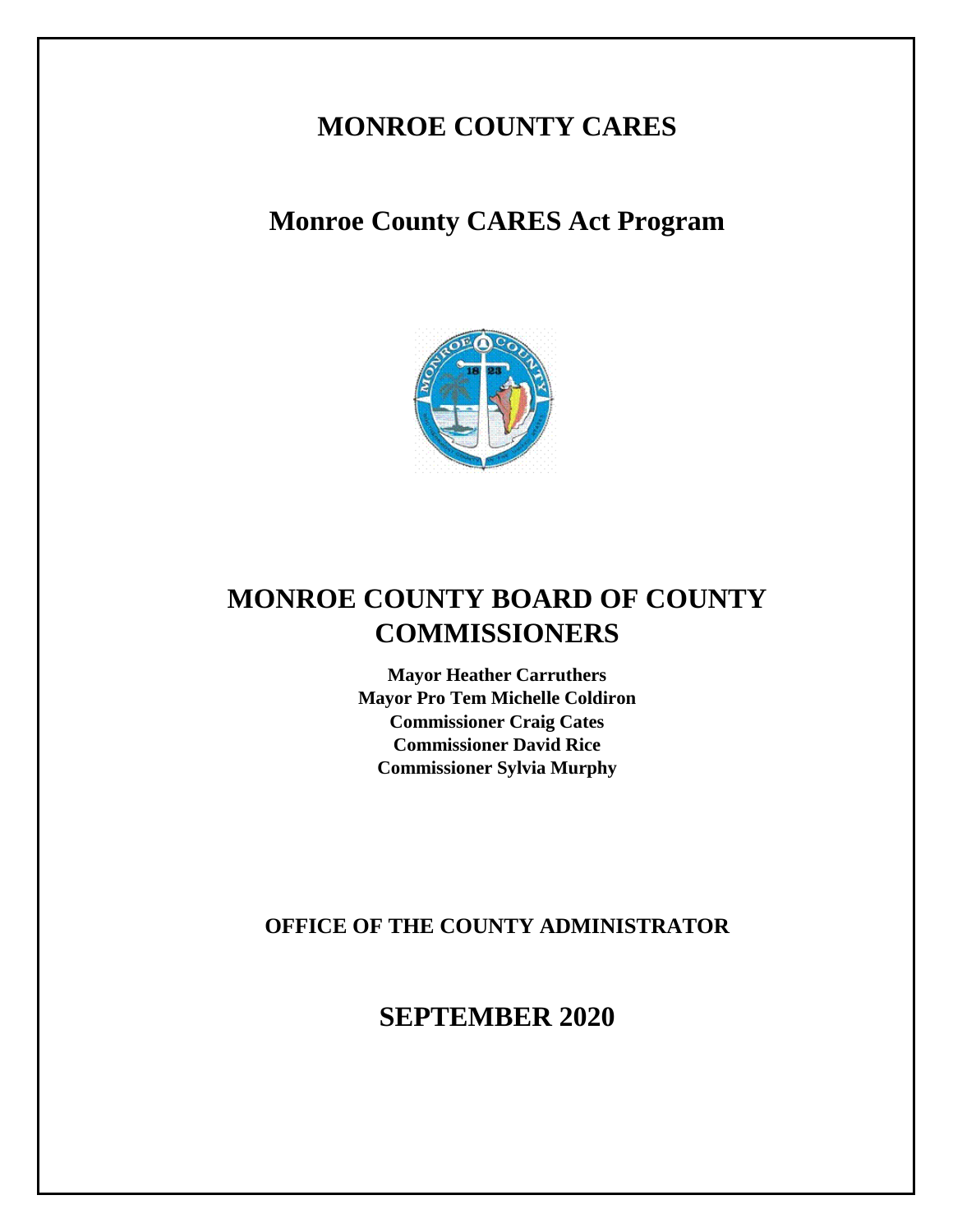# **TABLE OF CONTENTS**

|                                                     | $\mathbf{2}$ |
|-----------------------------------------------------|--------------|
|                                                     |              |
|                                                     |              |
|                                                     | 5            |
| <b>DESCRIPTIONS OF PHASE 1 ALLOCATIONS</b>          |              |
|                                                     | 6            |
|                                                     | 7            |
| RESIDENTIAL RENT/MORTGAGE/UTILITY ASSISTANCE PROGAM | 8            |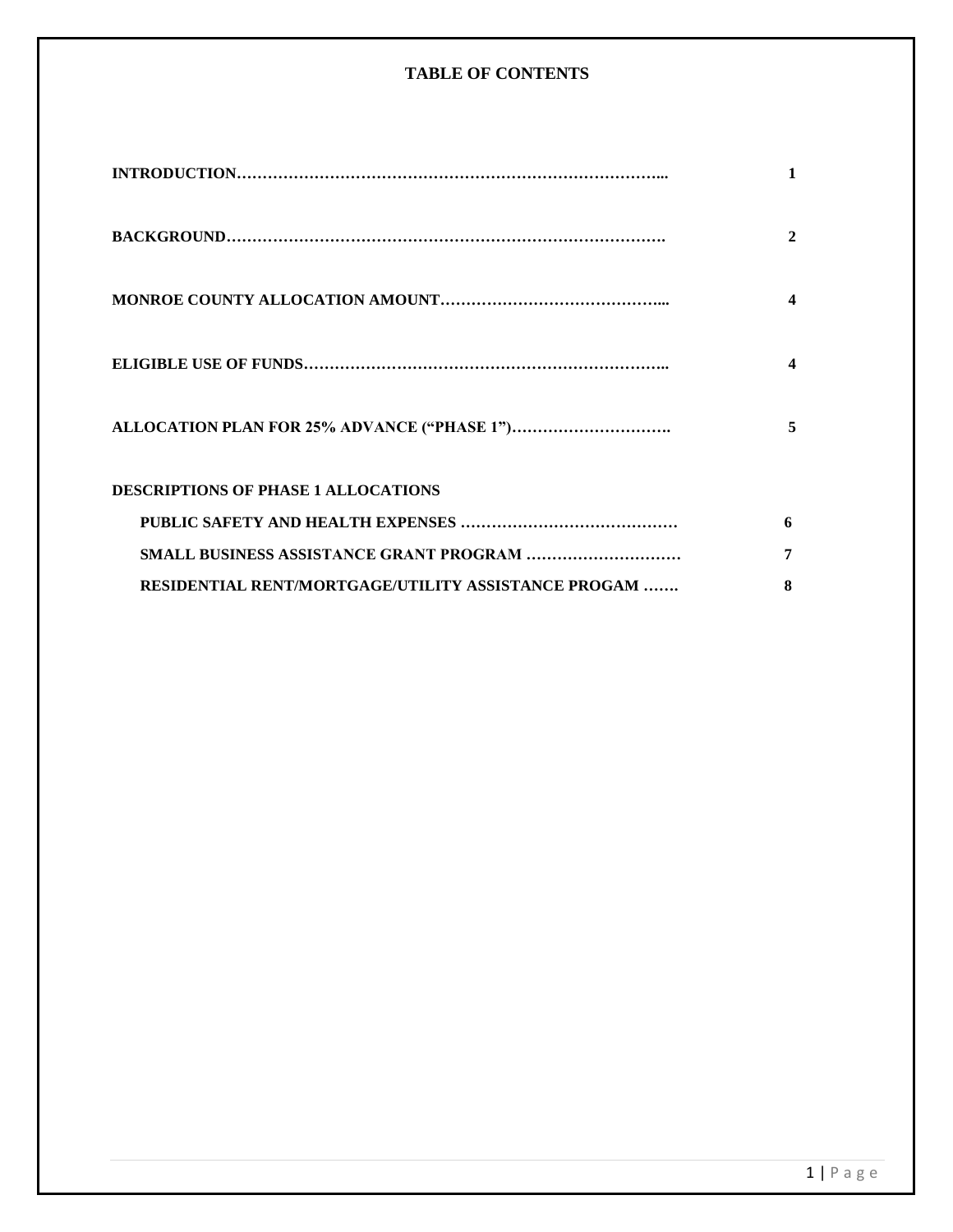# **INTRODUCTION**

The Monroe County CARES Act Program is a grant program funded by an allocation to Monroe County from the federal Coronavirus Aid, Relief, and Economic Security Act ("CARES ACT"), through the State of Florida Division of Emergency Management, to be used in assisting local governments in the recovery process from the COVID-19 pandemic. Monroe County created the Monroe County CARES Act Program to distribute the County's initial award of CARES Act funds.

# **BACKGROUND**

The pandemic necessitated Statewide and countywide measures to safeguard the public health to slow and stop the spread of the COVID-19. The County responded quickly to the unfolding health crisis by standing up our Emergency Operation Center, performing public health and safety measures, ensuring food and services to our vulnerable populations, securing PPE and other necessary equipment and shifting the County's workforce to telework. The municipalities and Constitutional Officers also took pro-active and protective steps, including implementing the critically important checkpoint to discourage visitors driving in from neighboring "hotspots" and mitigate the spread of the virus in Monroe. All local government entities coordinated with ongoing emergency actions by the State, issuing guidance, complying with and enforcing the State's and County's emergency directives.

The State of Florida and Monroe County issued safer-at-home directives leading to the closure of all non-essential businesses, causing the loss of jobs in those businesses, acutely impacting the tourism industry, the Florida Keys' single most important industry.

The closures struck an immediate and significant blow to our entire economy, shuttering hotels, restaurants, bars, and recreational and cultural enterprises for 10 weeks between March 23 and June 1. Monroe's domestic and international tourism stopped. Cruise ships halted operations and inbound passenger airline flights were virtually empty.

After re-opening on June 1, businesses are active and tourists are returning but economy recovery is hampered by persistent and climbing infection rates.

Monroe County's economy is tourism-based with approximately 35% of our jobs are in the tourism industry (*State of Florida Office of Economic and Demographic Research, May 2020*). The vast majority of our 14,000 tourism jobs are specifically in hotels, restaurants and bars. In terms of tourism employment as a percentage of total employment, Monroe County is number one in the State (*Economic Impact of Tourism in the Florida Keys, TDC 2018*).

Thousands of workers were suddenly without jobs. Monroe's unemployment rate, which was the lowest in the State in February at 2.8% shot to 8.4% in March. By April, it had climbed to 17.5%, and to 17.7% in May. These are among the very highest rates in the State, and surpass the statewide unemployment rates.

Local government sales tax revenue receipts plummeted. Through the months of April, May and June, the County experienced a sudden and profound revenue loss even as we continued to provide core services.

Recognizing the economic disruption of social distancing directives to communities across the nation, Congress passed the CARES Act on March 27, 2020, providing over \$150 billion in direct federal assistance to states and eligible local governments due to the COVID-19 pandemic.

In June 2020 Governor DeSantis announced that the \$1.275 billion of the \$3.747 billion reserved for direct assistance to eligible Florida local governments would be distributed to Florida counties having a population less than 500,000 ("Small County") through an agreement with the State Division of Emergency Management (DEM). Small County allocations are based on a methodology similar to that used for counties with a population greater than 500,000, who received their funds direct from the US Treasury.

Each County accepting CARES Act funds must develop a plan for how they will use their CARES Act funding. The plan must take into account local government, municipalities and constitutional officers.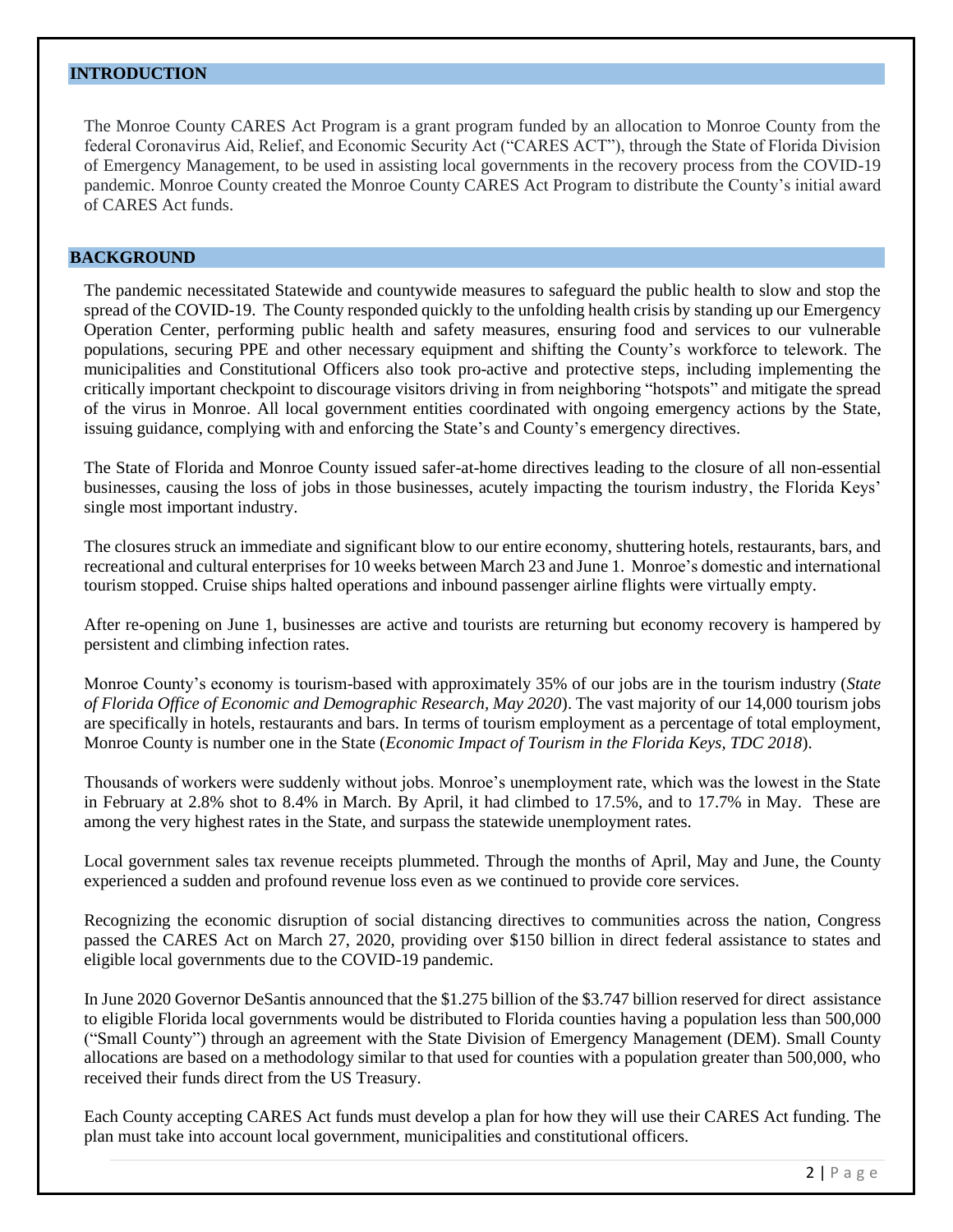All programs and costs identified in a plan must strictly adhere to the CARES Act criteria and the US Treasury's most recent guidance on *allowable activities and costs*, which includes but may not be limited to the following:

- Medical expenses related to COVID-19, e.g., testing, emergency medical response expenses, public telemedicine capabilities.
- Public health expenses related, e.g., communication and enforcement, purchase and distribution of PPE, disinfection of public areas or facilities, public safety measures, quarantining individuals.
- Payroll expenses not budgeted and for certain individuals whose services are substantially dedicated to mitigating or responding to COVID-19
- Expenses of actions to facilitate compliance with COVID-19 related public health measures, e.g., food delivery to certain populations, improvement of telework capabilities for public employees, paid sick, medical and family leave under specific circumstances.
- Expenses associated with the provision of economic support in connection with COVID-19, e.g., grants to small businesses, payroll support, unemployment costs if such costs will not be reimbursed by the federal government pursuant to the CARES Act or otherwise.

Specific *unallowable costs* include, but may not be limited to:

- Replacement of lost revenues.
- Non COVID-19 related expenditures.
- Cost not accounted for in the budget prior to March 27, 2020.
- Cost incurred and paid between March 1, 2020 and December 30, 2020.
- State Medicaid cost share.
- Damages or costs paid or reimbursed from other sources.
- Payroll for employees whose services/duties are not substantially dedicated to COVID-19.
- Reimbursement of donated services or supplies.
- Workforce bonuses.
- Severance payments.
- Legal settlements.

CARES Act funded programs and costs must also *adhere to the following criteria*:

- A necessary expenditure incurred due to the public health emergency with respect to the COVID–19.
- Costs were not accounted for in the County's budget prior to March 27, 2020 (the date of enactment of the CARES Act).
- Costs were incurred and paid during the period that begins on March 1, 2020 and ending December 30, 2020.
- Expenses not **paid** as of December 30 2020, will not be eligible for reimbursement and any unspent CARES Act funds will revert back to the State.
- Timely reporting to DEM on progress and expenditures.
- Adherence to 2 CFR 200 in regards to all grant administration, procurement, contracting, audits, etc.

The US Treasury advised that local governments receiving CARES Act funds will be audited, and that costs deemed unallowable will be subject to recoupment by the US Treasury.

Counties were further advised that their state revenue sharing payments would be reduced by the amount of any costs deemed unallowable by the federal or state auditing entity.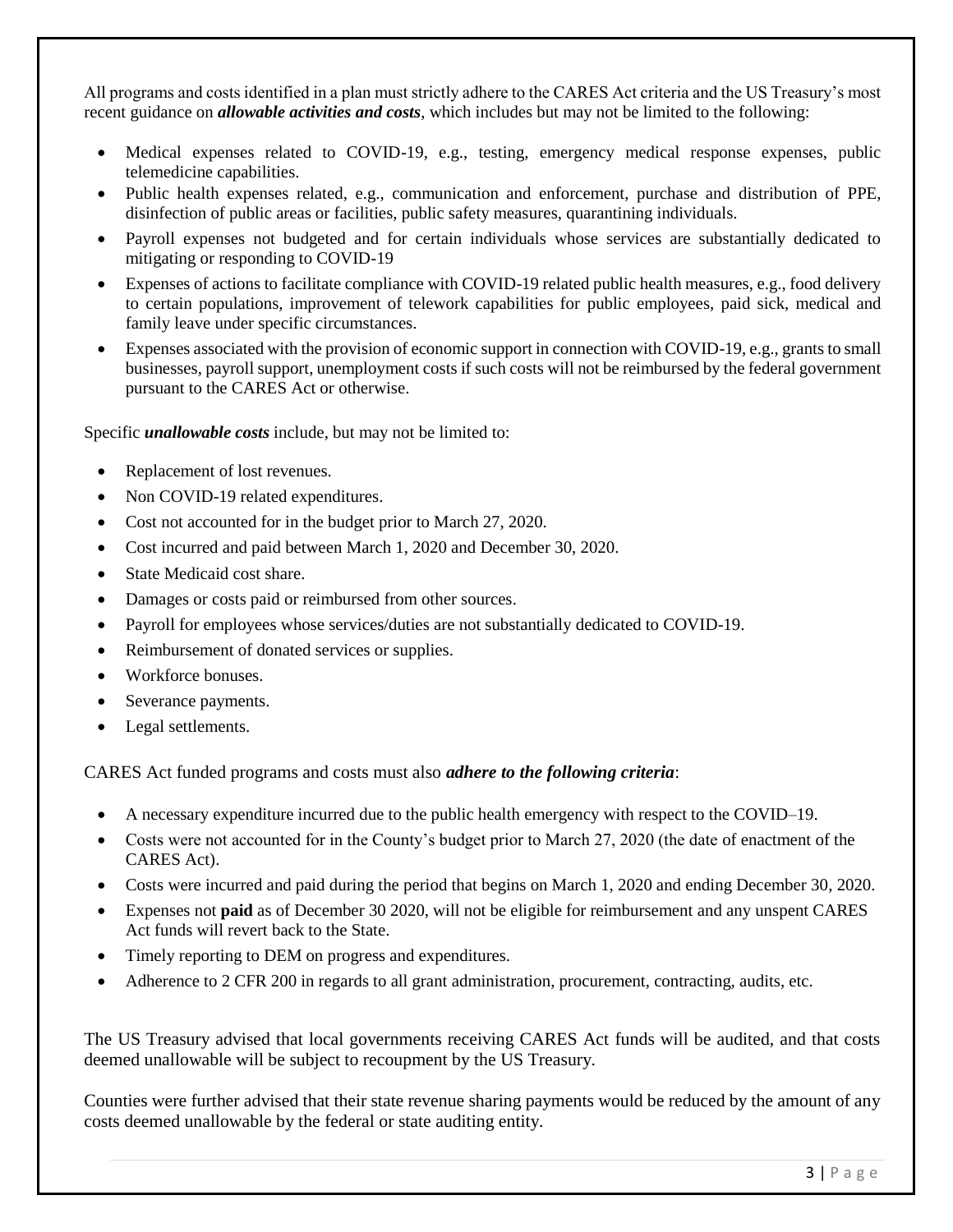# **MONROE COUNTY'S ALLOCATION AMOUNT**

Monroe County's CARES Act total allocation from the State is projected to be \$13,003,340.

- The initial 25% is an advance payment of \$3,250,835.
- The remaining 75%, \$9,752,505 will be available on a cost reimbursement basis.

The State of Florida will oversee these CARES Act funds allocated to Monroe County and has implemented the following requirements:

- The State released an advanced payment ("Phase 1") of 25%, or \$3,250,835, to Monroe County, upon execution of a sub-recipient funding agreement in late June 2020.
- All further funds ("Phase 2") are reimbursement-based, as needed. The State will issue further guidance on the release of the balance of funds.
- The County will use the fund disbursement on eligible expenditures as defined by the CARES Act, and related guidance from the U.S. Department of the Treasury.
- The County agrees to repay the State of Florida any portion of the disbursed funds that is unused, or is not utilized in accordance with the CARES act stipulations.
- The County agrees to submit quarterly reports to FDEM detailing the expenditure of disbursed funds as well as projections of eligible expenditures.
- All counties should provide funds to municipalities located within their jurisdiction on a reimbursement basis for expenditures eligible under the CARES Act and related guidance.
- All funds must be fully expended (ie, invoiced and paid) by December 30, 2020, and any unspent funds as of December 30, 2020 shall revert to the State.

It is important to note that the FDEM's current CARES Act funding agreement with the County is specifically only for \$3.25 million. The agreement makes no reference to the County's full allocation amount. Thus, the allocation plan accounts only for the receipt of \$3,250,835

Per the terms and conditions of the executed agreement with the State, any further allocation will be a cost reimbursement-based process. A cost reimbursement-based process will require that Monroe County expend its own funds first, and then request and wait for reimbursement of the expenditures made. This requirement will be a significant challenge given the County's COVID-19-related cash flow and budget constraints.

#### **ELIGIBLE USES OF FUNDS**

The funds must be used in accordance with the requirements of the CARES Act, guidance from the United States Treasury, and the terms and conditions of the subrecipient agreement with the State of Florida Division of Emergency Management.

Since passage of the CARES Act, the Treasury Department, the federal agency charged with oversight of the CARES Act, has released guidance documents in the form of Guidance and Frequently Asked Questions to expound upon and clarify allowable expenses. Per Treasury Guidance, expenditures must be used for actions taken to respond to the public health emergency and these include:

o **Expenditures incurred to allow the State or local government to respond directly to the emergency**, such as by addressing medical or public health needs, protective supplies, public safety measures, payroll expenses for public safety, public health, health care, human services for services to mitigate or respond to the COVID-19 crisis, expenses related to telework for public employees, etc.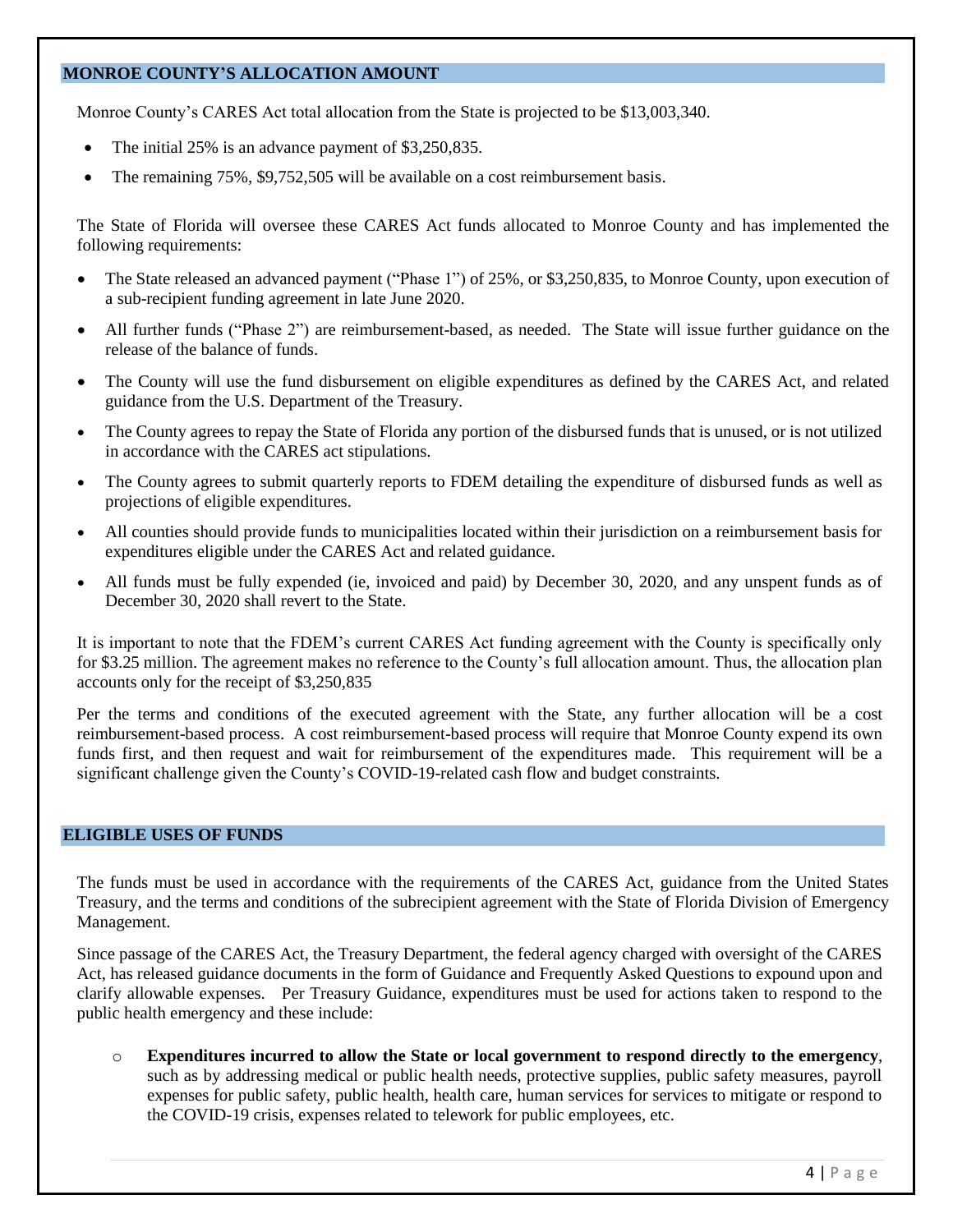o **Expenditures incurred to respond to second-order effects of the emergency, such as by providing economic support** to those suffering from employment or business interruptions due to COVID-19-related business closures.

Treasury guidance further makes clear that CARES Act funds to State and Local Governments may not be used to fill shortfalls in government revenue. Although a broad range of uses is allowed, revenue replacement is not a permissible use of CARES Act payments.

# **MONROE COUNTY'S ALLOCATION PLAN FOR THE AMOUNT OF THE ADVANCE**

As previously noted, the State has advanced Monroe County 25% of its total allocation, or \$3.25M. These funds have been deposited in our account and we may expend them as soon as we determine an allocation plan.

The Board's CRF funding allocations for the initial 25% advance amount are necessary, appropriate and allowable, are outlined below:

**1) ECONOMIC RELIEF TO RESIDENTS AND BUSINESSES** throughout Monroe County, inclusive of the municipalities, suffering from COVID-19-related employment or business interruptions, specifically:

# o **Residential Rent, Mortgage and Utility Relief**: **\$200,000**

Up to \$200,000 for residents throughout Monroe County who have been economically impacted by COVID-19, for example by being laid off, furloughed, having their jobs eliminated, hours/wages reduced, etc.impacted by COVID-19 related job loss or reduced hours.

# o **Small Business Assistance Grant Program: \$1,000,000**

Up to \$1,000,000 for small businesses throughout Monroe County experiencing economic hardship as result of the closures and social distancing guidelines related to the COVID-19 pandemic. This assistance is intended to offset the significant, temporary loss of revenue to these qualified businesses during this pandemic.

**2) PUBLIC HEALTH AND SAFETY COSTS INCURRED BY LOCAL GOVERNMENTAL ENTITIES** for COVID-19 related response, mitigation and recovery efforts, and CARES Act program implementation and compliance costs.

#### o **Constitutional Officers: \$1,300,000**

Sheriff, Clerk of the Court, Tax Collector, Supervisor of Elections

Monroe County BOCC, City of Key West, City of Marathon, Village of Islamorada, City of Key Colony Beach and City of Layton.

o **Monroe County and Municipalities**: **\$680,000**

These funding allocations are described in further detail on the following pages.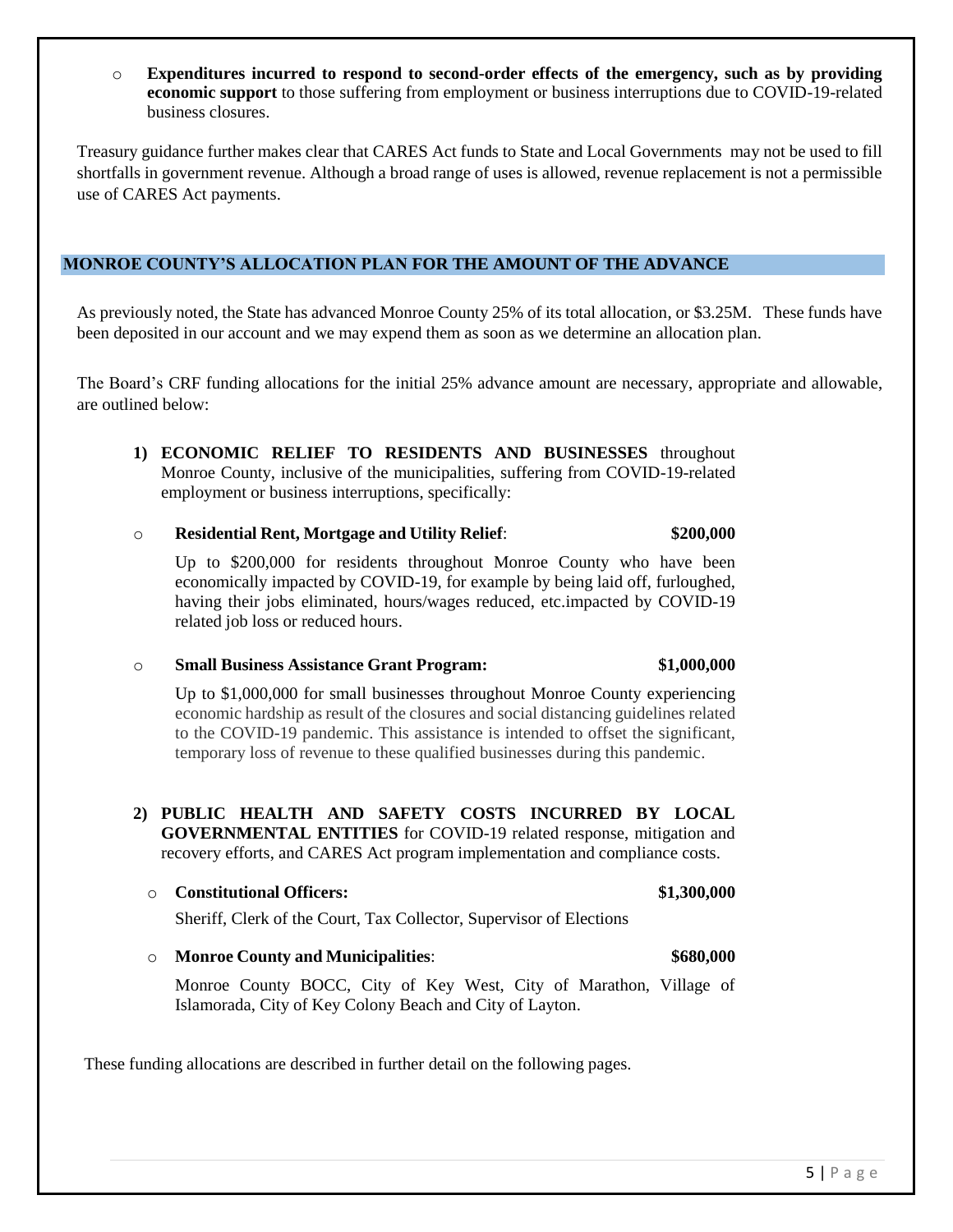# **PUBLIC SAFETY/PUBLIC HEALTH EXPENSES BY GENERAL GOVERNMENT**

# **PHASE 1 ALLOCATION: \$1,980,000**

# PURPOSE

Cover allowable expenses incurred by local government entities: Constitutional Officers, County, Municipalities, for the response, mitigation and recovery related to the COVID-19 pandemic, including CARES Act program implementation and compliance costs.

- Constitutional Officers: \$ 1,300,000
- County and Municipalities: \$ 680,000

#### EXAMPLES OF ALLOWABLE EXPENSES

- Public health and public safety measures related to COVID-19, including communication and enforcement,  $\Box$ purchase and distribution of PPE, disinfection of public areas and facilities, public safety measures, quarantining individuals.
- Expenses of actions to facilitate compliance with COVID-19 for public health measures, including food delivery to certain populations, improvement of telework capabilities for public employees, paid sick, medical and family leave under specific circumstances.
- □ Medical expenses related to COVID-19, including testing, emergency medical response expenses, public telemedicine capabilities
- Payroll expenses not budgeted and for individuals whose services substantially dedicated to mitigating or responding to COVID-19.

#### EXAMPLES OF UNALLOWABLE EXPENSES

- $\Box$  Lost revenues
- □ Non COVID-19 related expenses
- $\Box$  Costs accounted for in the budget prior to March 27, 2020
- State Medicaid cost share
- Expenses reimbursed under any other federal program
- Damages covered by insurance
- $\Box$  Legal settlements

Only those costs specified in the CARES Act and further clarified by the US Treasury Guidance and Frequently Asked Questions are allowable.

All funds must be fully expended (ie, invoiced and paid) by December 30, 2020, and any unspent funds as of December 30, 2020 shall revert to the State.

#### IMPLEMENTATION

- **Monroe County OMB will administer.**
- Work with Constitutionals and Municipalities to assess COVID-19 related expenses incurred by local government entities to be reimbursed from the CARES Act funds, determine future needs.
- $\Box$  Prepare and execute necessary certification forms and agreements to allocate CARES Act funds.
- Prepare audit-ready tally of expenses and submit Requests for Reimbursements ("RFR"s) to FDEM per requirements of funding agreement between Monroe County and FDEM.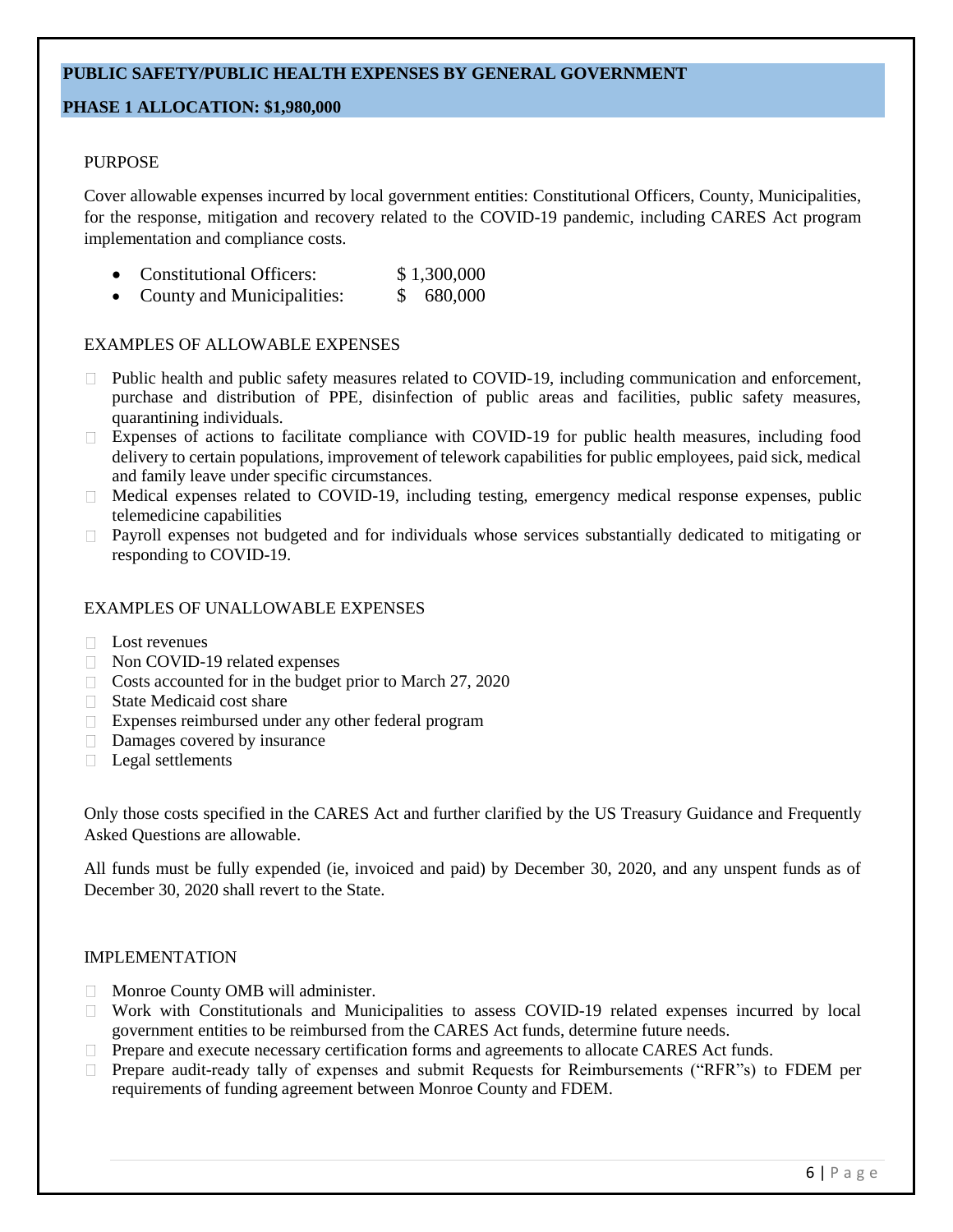# **SMALL BUSINESS EMERGENCY ASSISTANCE PROGRAM**

# **PHASE 1 ALLOCATION: \$1,000,000**

## PURPOSE

Provide economic support and relief to businesses of Monroe County (inclusive of municipalities) that are experiencing economic hardship as result of the closures and social distancing guildCOVID-19 pandemic. This assistance is intended to offset the significant, temporary loss of revenue to these qualified businesses during this pandemic, by covering expenses such as employee wages, vendor bills and rent/mortgage payments.

### BUSINESS RELIEF

The Monroe County CARES Business Assistance Program consists of a one-time, fixed-amount grant to qualifying Monroe County-based for-profit small businesses with up to 25 employees to aid in their recovery from the COVID-19 pandemic and related business interruptions, closures, suspensions, reduced customer demand or increased expenditures.

Monroe County has allocated up to \$1 million for eligible small businesses to each receive a one-time grant:

- Sole Proprietors:  $$2,500$
- Businesses with 2-10 Employees: \$5,000
- Businesses with 11-25 Employees: \$7,500

#### ELIGIBILITY REQUIREMENTS

- For-profit business that is physically located in Monroe County.  $\Box$
- Must certify a COVID-19 related business interruption.
- $\Box$  1-25 full-time employees.
- Active state business registration and licensed to operate in Monroe County, or the Municipality located in.  $\Box$
- $\Box$  Can demonstrate ongoing business operations as of February 29, 2020 and commitment to resume normal operations.
- Self-employed, independent contractors, 1099s, sole proprietorships, C-Corps, S-Corps, LLC's are eligible.  $\Box$
- $\Box$  Home-based businesses are eligible if they are registered as businesses and are legally allowed to operate that business from the home.
- $\Box$  Publicly traded businesses not eligible.
- Not delinquent on local, state or federal taxes and is not operating in violation of any local, state, or federal laws.  $\Box$
- Must provide completed application and required documentation.

# MINIMUM REQUIRED DOCUMENTS

- $\Box$ Florida Division of Corp Business Registration number (sunbiz.org)
- $\Box$  Monroe County or Municipal business tax receipt number
- □ Current W-9 Form
- Proof of Employee County (W-3 Summary, IRS Form 1096, or IRS Form 941 or sole proprietor statement)
- $\Box$ Negative Impact Demonstration
- Tax return documentation  $\Box$

# IMPLEMENTATION

- Monroe County will make applications and Program Guidance Document/FAQ available online, and accept completed application packets directly online or by email.
- Monroe County OMB will administer.  $\Box$
- Application packets will be reviewed for eligibility and completion by County and then forwarded to Clerk's  $\Box$ office for additional review and disbursement.
- $\Box$ Funding will be provided on a first come, first served basis.